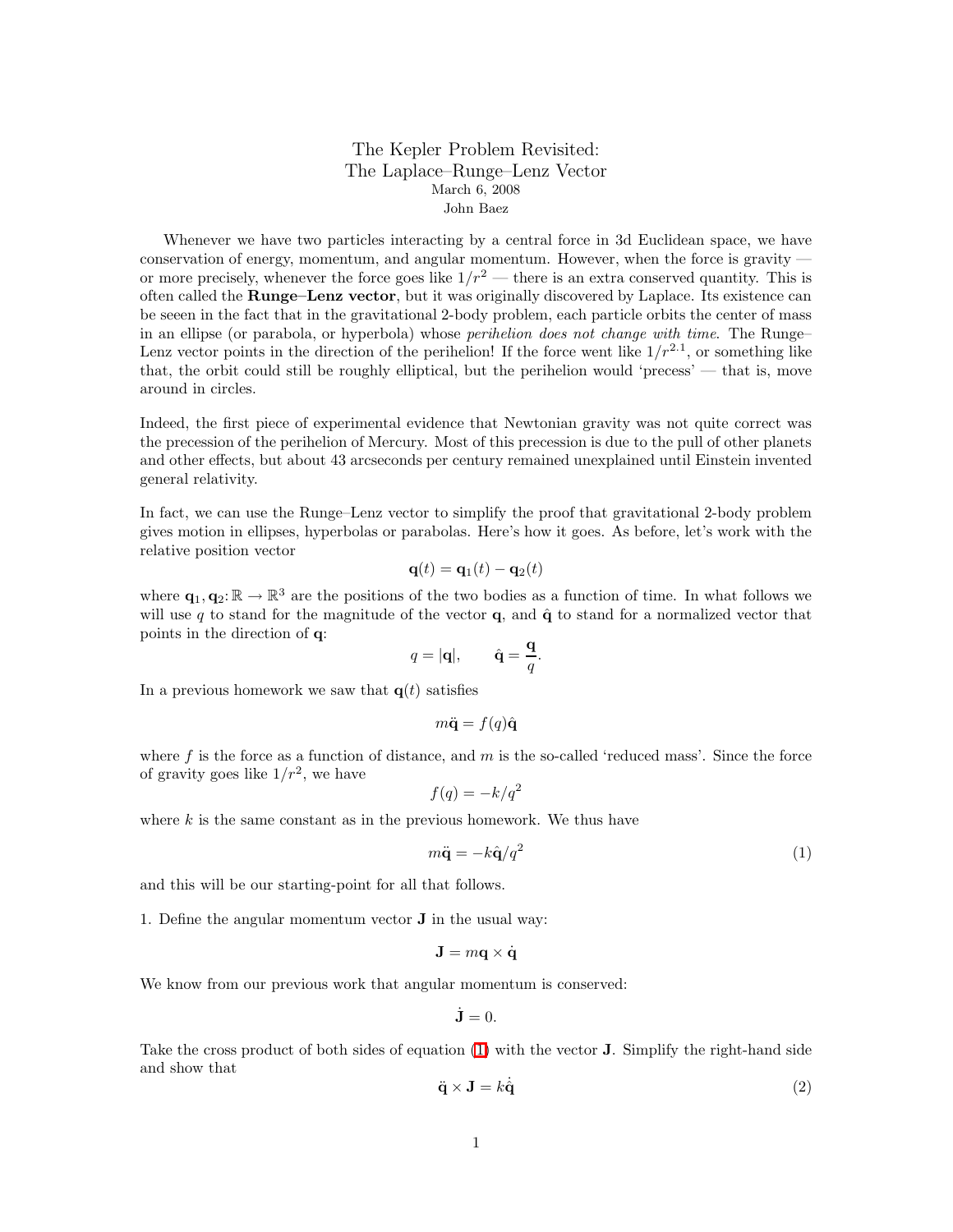Hint: you may need the vector identity

$$
\mathbf{a} \times (\mathbf{b} \times \mathbf{c}) = (\mathbf{a} \cdot \mathbf{c})\mathbf{b} - (\mathbf{a} \cdot \mathbf{b})\mathbf{c}
$$

(which I won't force you to prove). You may also need to show that

$$
\dot{\hat{\mathbf{q}}} = \frac{(\mathbf{q} \cdot \mathbf{q})\dot{\mathbf{q}} - (\mathbf{q} \cdot \dot{\mathbf{q}}) \cdot \mathbf{q}}{q^3}.
$$

2. Use parts 1 to show that

$$
\frac{d}{dt}(\dot{\mathbf{q}} \times \mathbf{J}) = k\dot{\hat{\mathbf{q}}}.
$$

3. Use part 2 to show that

$$
\dot{\mathbf{q}} \times \mathbf{J} = k\hat{\mathbf{q}} + \mathbf{x}
$$

for some vector  $\mathbf{x} \in \mathbb{R}^3$  that is *independent of time*.

It will be handy to divide this vector by  $k$ , obtaining the **Runge–Lenz vector:** 

$$
\mathbf{A} = \frac{\mathbf{x}}{k}
$$

which clearly is also independent of time. In other words, the Runge–Lenz vector

<span id="page-1-0"></span>
$$
\mathbf{A} = \frac{\dot{\mathbf{q}} \times \mathbf{J}}{k} - \hat{\mathbf{q}} \tag{3}
$$

is a conserved quantity for the Kepler problem:

$$
\dot{\mathbf{A}}=0.
$$

4. Use equation [\(3\)](#page-1-0) to show that

<span id="page-1-1"></span>
$$
\mathbf{A} \cdot \mathbf{q} = \frac{\mathbf{J} \cdot \mathbf{J}}{km} - q. \tag{4}
$$

Hint: you will probably need another vector identity.

5. Now write

$$
\mathbf{A} \cdot \mathbf{q} = Aq \cos \theta
$$

where  $A = |\mathbf{A}|$  is the magnitude of the Runge–Lenz vector and  $\theta$  is the angle between q and  $\mathbf{A}$ . Using equation [\(4\)](#page-1-1), show that

$$
q = \frac{\mathbf{J} \cdot \mathbf{J}}{km} \frac{1}{1 + A \cos \theta}.
$$

## Now, let me explain what you have achieved!

The above equation looks almost like this equation in our previous homework about the Kepler problem:

$$
r = \frac{p}{1 + e \cos(\theta - \theta_0)}.
$$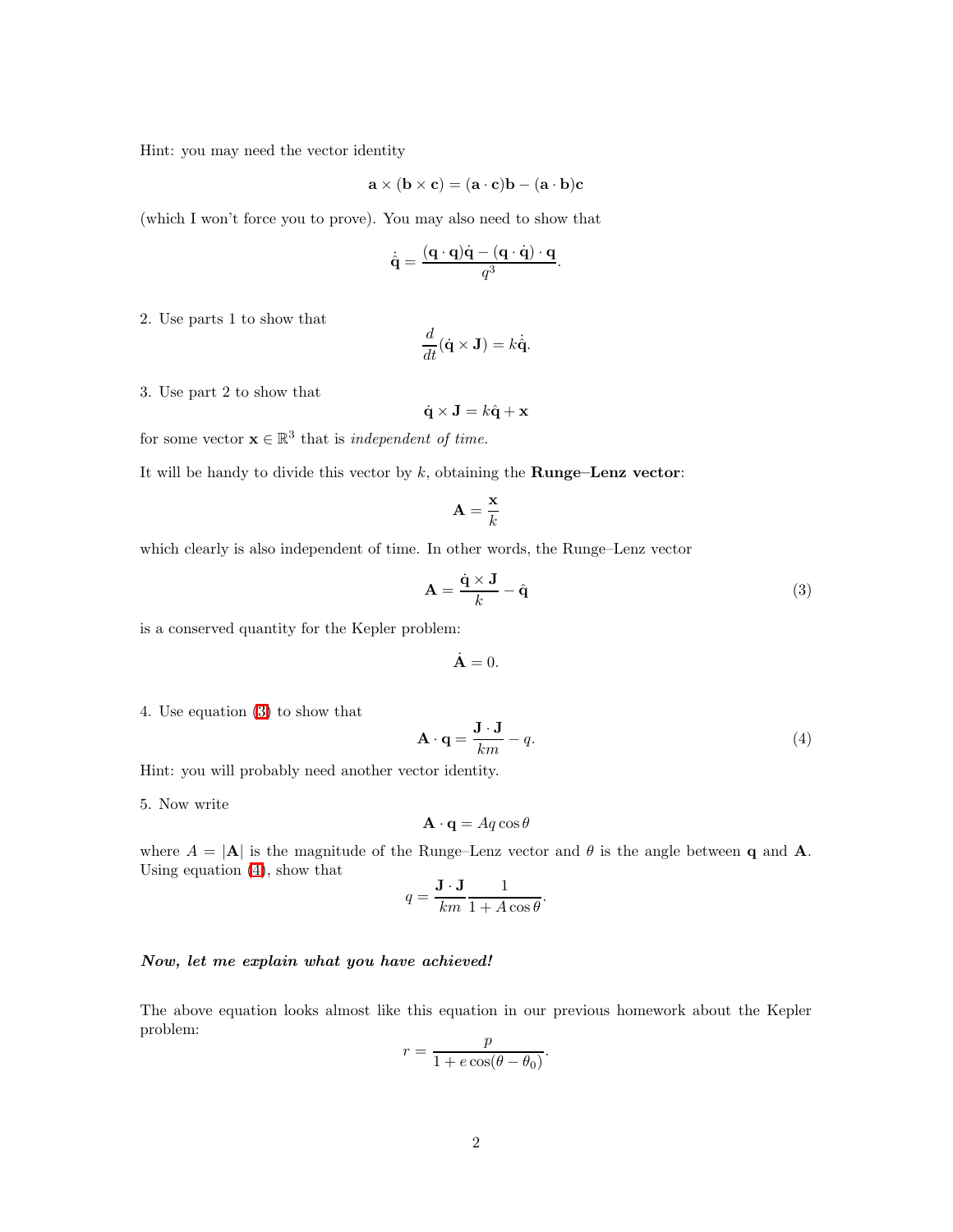And indeed, they are really just different ways of writing the same equation, except that now we have rotated our polar coordinate system so that  $\theta_0 = 0$ . Another way of saying this is that in these coordinates,  $\theta$  is zero at the perihelion of the orbit.

So, you've just given a new proof that the orbit in the Kepler problem must be an ellipse, parabola or hyperbola! Moreover, comparing the two equations above we see that

 $e = A$ ,

so the magnitude of the Runge–Lenz vector is the eccentricity of the orbit. We also see that the Runge–Lenz vector points in the direction of the orbit's perihelion. Thus the conservation of the Runge–Lenz vector is just a way of saying the eccentricity and perihelion don't change with time! Finally, we see that

$$
p = \frac{\mathbf{J} \cdot \mathbf{J}}{km}
$$

which we already saw last time.

The story of the Runge–Lenz vector goes much deeper than this, and I encourage you to look at my webpage about it, and also the excellent Wikipedia article:

- John Baez, The mysteries of the gravitational 2-body problem, <http://math.ucr.edu/home/baez/gravitational.html>
- Wikipedia, Laplace–Runge–Lenz vector, [http://en.wikipedia.org/wiki/Laplace-Runge-Lenz](http://en.wikipedia.org/wiki/Laplace-Runge-Lenz_vector) vector

Here's the story in a nutshell. First, the Runge–Lenz vector is conserved not only in the classical, but also in the *quantum-mechanical* theory of two particles attracted by an inverse square force law. The main example is the *hydrogen atom*. The surprising degeneracy of energy levels for the hydrogen atom, also important for the periodic table of elements, is special to an inverse square force law and due to the conservation of the Runge–Lenz vector.

Mathematically, conservation of angular momentum is due to rotation symmetry: symmetry under the group SO(3). Any central force has this symmetry. But the inverse square force law actually has symmetry under a bigger group,  $SO(4)$  or  $SO(3,1)$ .  $SO(4)$  is the rotational group in 4 dimensions, while  $SO(3, 1)$  is the Lorentz group. These are both 6-dimensional groups, so they give 6 conserved quantities: the 3 components of  $J$  and the three components of  $K$ , which is a rescaled version of the Runge–Lenz vector:

$$
\mathbf{K}=k\sqrt{\frac{m}{2|H|}}\mathbf{A}
$$

where H is the Hamiltonian. This new vector  $\bf{K}$  is conserved because  $\bf{A}$  and H are.

To see this in detail, one can calculate that

 ${J_1, J_2} = J_3$  and cyclic permutations  ${J_1, K_2} = K_3$  and cyclic permutations

and, oddly,

 ${K_1, K_2} = \pm K_3$  and cyclic permutations

where the sign is always + if the energy is negative, and  $-$  if the energy is positive. (Here by 'and cyclic permutations', I mean we can cyclically permute the indices 1, 2, 3 and get other true equations.)